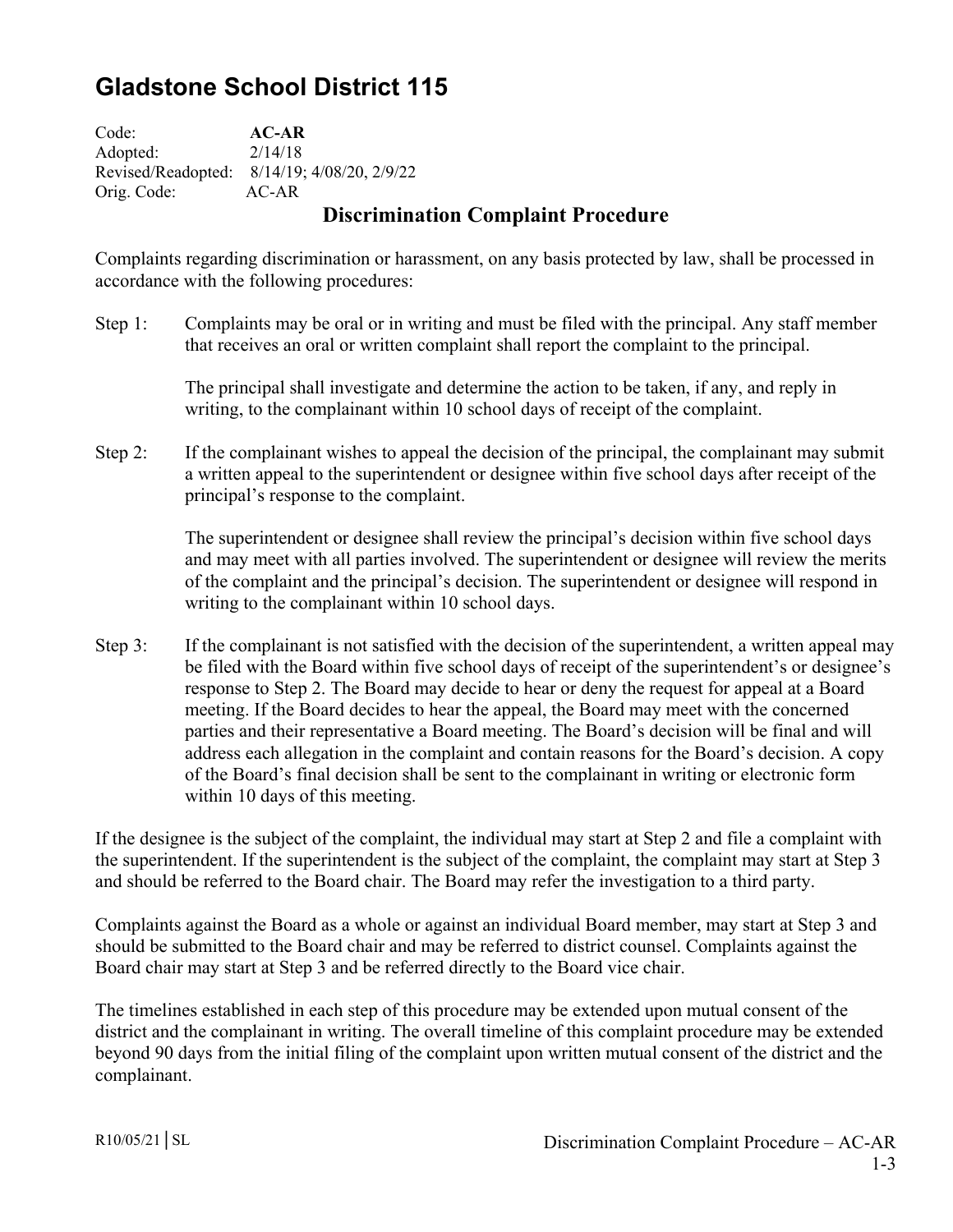The complainant, if a person who resides in the district, is a parent or guardian of a student who attends school in the district or a student, is not satisfied after exhausting local complaint procedures, the district fails to render a written decision within 30 days of submission of the complaint at any step or fails to resolve the complaint within 90 days of the initialing filing of the complaint, may appeal<sup>1</sup> the district's final decision to the Deputy Superintendent of Public Instruction under Oregon Administrative Rules (OAR) 581-002-0001 – 581-002-0023.

 $\overline{a}$ 

<sup>&</sup>lt;sup>1</sup> An appeal must meet the criteria found in OAR 581-002-0005(1)(a).